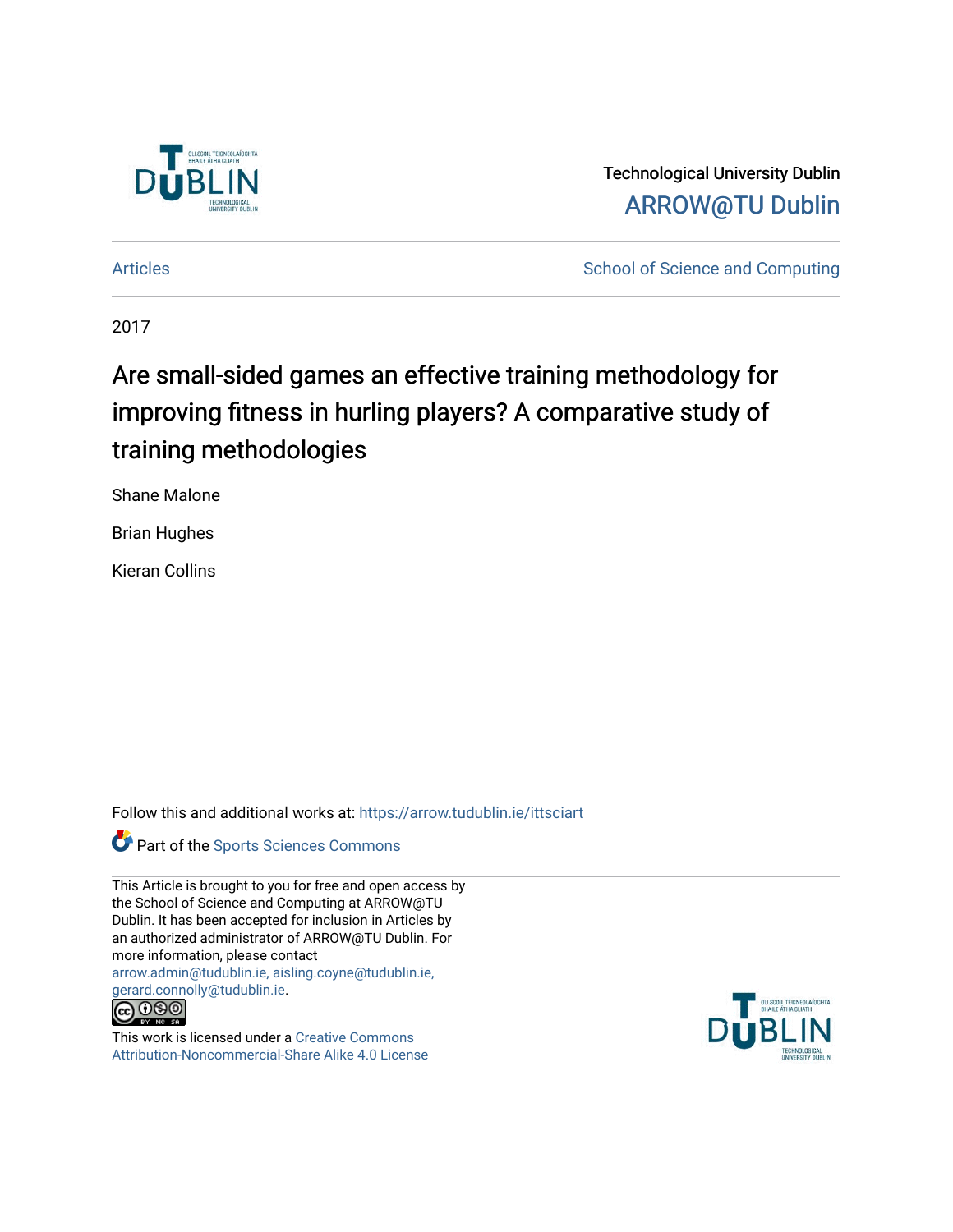

# Are small-sided games an effective training methodology for improving fitness in hurling players? A comparative study of training methodologies

#### International Journal of Sports Science & Coaching 2017, Vol. 12(5) 685–694 (C) The Author(s) 2017 Reprints and permissions: [sagepub.co.uk/journalsPermissions.nav](https://uk.sagepub.com/en-gb/journals-permissions) DOI: [10.1177/1747954117727887](https://doi.org/10.1177/1747954117727887) <journals.sagepub.com/home/spo>



# Shane Malone, Brian Hughes and Kieran D Collins

#### Abstract

The current investigation compared the effects of specific small-sided games training versus generic continuous aerobic training on team sport related exercise performances. Forty-eight hurling players (age: 25 $\pm$ 6.4 years; height:  $180.2 \pm 20.4$  cm; mass:  $80.5 \pm 3.2$  kg;  $VO_{2max}$ : 58.78  $\pm 3.05$  ml·kg·min<sup>-1</sup>) completed either traditional continuous aerobic training (n = 24) or team sport-specific small-sided game training (n = 24), consisting of  $4 \times 4$  min with 3-min active recovery periods completed twice per week. The following outcomes were measured at baseline (pre) and after 10 weeks (post): maximum oxygen uptake (ml·kg $^{-1}\cdot$ min $^{-1}$ ), running economy (ml·kg $^{-1}\cdot$ min $^{-1}$ ), maximal aerobic speed (km·h<sup>-1</sup>), Yo-Yo intermittent recovery test level 1 (m), Yo-Yo intermittent recovery test level 2 (m), repeated sprint ability (RSA; s), linear sprint speed over 5, 10 and 20 m (s) and counter-movement jump performance (cm). Training load was quantified by heart rate and rating of perceived exertion during all training sessions with no significant difference between groups ( $P = 0.12$ ). Small-sided game ( $P = 0.002$ ;  $d = 1.72$ ; likely beneficial) had a likely beneficial effect for improving running economy (ml·kg<sup>-1</sup>·min<sup>-1</sup>) in contrast to the unclear effect for continuous training (P=0.94; d=0.21; unclear). Small-sided game ( $P = 0.04$ ;  $d = 0.80$ ; likely beneficial) had a likely beneficial effect for changes in RSA<sub>b</sub> (s) and RSA<sub>t</sub> (s) with these being in contrast to the likely negative effect for continuous training on similar measures  $(P = 0.12; d = -2.01;$  likely negative). Continuous training had a trivial ( $P = 0.72$ ;  $d = 0.30$ ; trivial) effect on Yo-Yo intermittent recovery test level 1 (m) performance in contrast to the likely beneficial effect seen for small-sided game ( $P = 0.002$ ;  $d = 1.72$ ; likely beneficial). Small-sided game ( $P = 0.001$ ;  $d = 1.69$ ; likely beneficial) resulted in a likely beneficial effect for Yo-Yo intermittent recovery test level 2 (m) performance with a likely negative effect for continuous training ( $P = 0.004$ ;  $d = -2.40$ ; likely negative). The current study suggests that small-sided games are a time efficient and effective method of improving fitness characteristics within hurling cohorts.

#### Keywords

Heart rate, maximal aerobic capacity, repeated sprints, running economy, vertical jump, Yo-Yo intermittent recovery test

# Introduction

Hurling is a stick and ball team based field sport that has intermittent bouts of continuous low intensity running interspersed with bouts of high intensity running.<sup>1</sup> During match-play, the timing of high intensity actions stochastic in nature following the ebb and flow of competitive match play.<sup>1,2</sup> Currently, the applied practitioner faces the challenge of improving athletic and physiological performance without encroaching on the technical and tactical training time periods.<sup>3</sup> Aerobic capacity is an important consideration with high maximal values correlated to work rate during match play with reported benefits to aid between bout

recoveries during high intensity intermittent exercise.<sup>4</sup> As such, there is a need for hurling players to be exposed to training programs, which include aerobic conditioning.<sup>5</sup> Furthermore, as aerobic metabolism is largely involved in fuelling recovery from high speed actions, training methodologies which enhance aerobic

Reviewer: Adam Owen (Claude Bernard Lyon 1 University, France) Gaelic Sports Research Centre, Institute of Technology Tallaght, Dublin, Ireland

#### Corresponding author:

Shane Malone, Gaelic Sports Research Centre, Institute of Technology Tallaght, Dublin, Ireland. Email: shane.malone@mymail.ittdublin.ie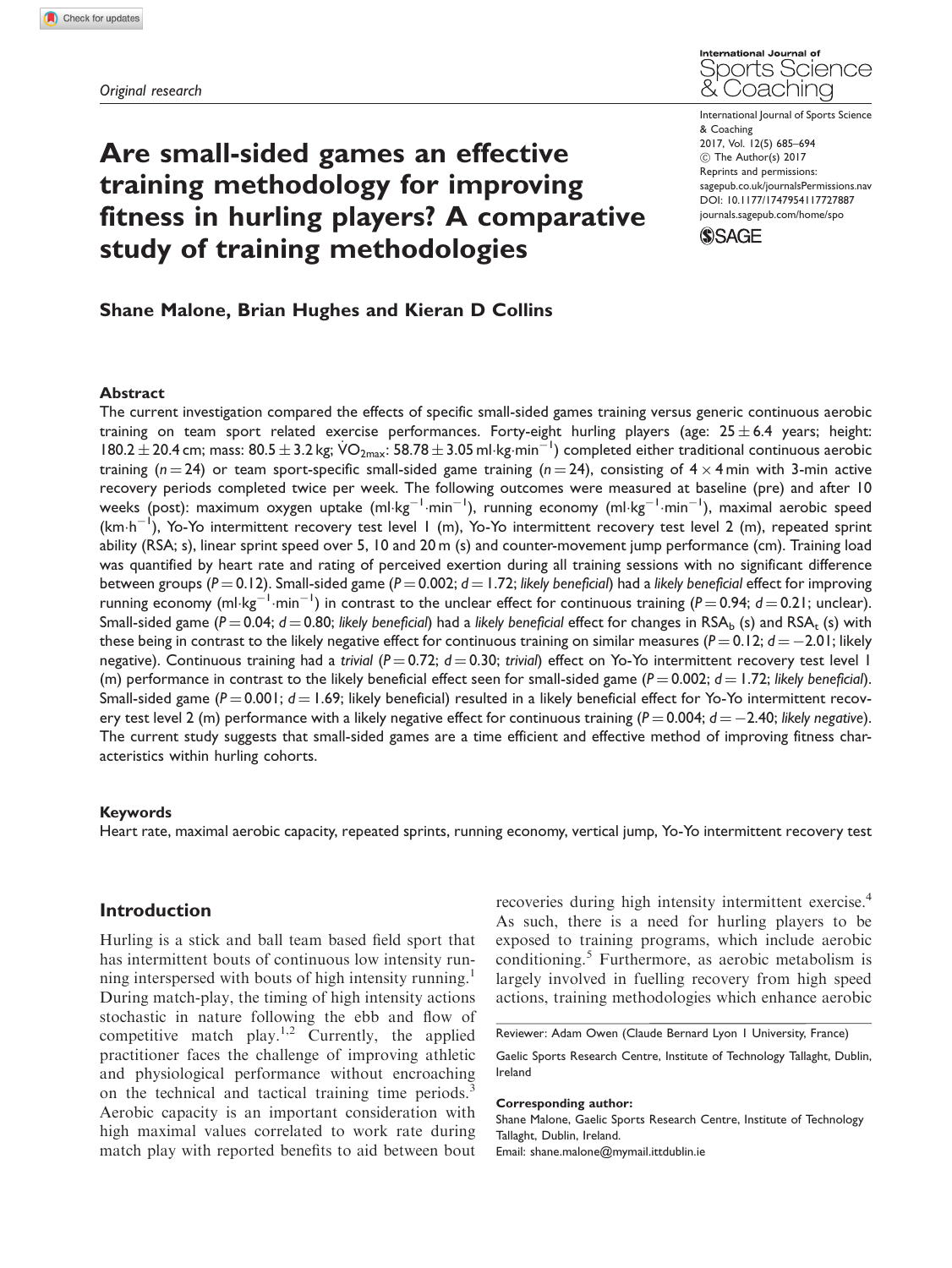capacity are important considerations for improving match play distance, work intensity, and match play involvements,  $2,6,7$  which can be related to improved utilisation of energetic substrates and elements of glycogen sparing.1,6,7

Small-sided games (SSG) represent a methodology of training which coaches prefer to utilise to increase aerobic capacity and technical performance within hurling cohorts due to this method representing a concurrent and time efficient method of training. Indeed, SSG have been used with increasing frequency in other team sports. $8-10$  Previously, SSG have been used to improve the interaction among soccer players and to develop technical and tactical abilities. $11,12$  During these games, players' heart rates can exceed 90% of peak heart rate  $(HR_{\text{peak}})$ , an intensity deemed high enough to promote aerobic capacity development (90–95% of  $HR_{peak}$ ).<sup>11</sup> Additionally, as technical and tactical skills are involved and trained in conditions similar to actual match-play, this sport-specific training should promote an effective transfer to the competitive environment.<sup>12</sup>

The effectiveness of traditional running based aerobic training and SSG has been previously investigated.<sup>7,12,13</sup> Reilly and White<sup>13</sup> compared both SSG and traditionally aerobic training in soccer cohorts. Specifically, SSG training involved  $6 \times 4$ -min bouts (5) vs 5), interspersed with 3 min of active recovery (jogging at 50–60%  $HR_{peak}$ ). Aerobic training involved performing  $6 \times 4$ -min periods of running at 85–90%  $HR_{peak}$ , interspersed with  $3 \text{ min}'$  active recovery (jogging at 50–60%  $HR_{peak}$ ). Post the intervention period, predicted VO<sub>2peak</sub> increased by  $0.2\%$  (57.7  $\pm$  3.0 to  $57.8 \pm 3.0$  mL.kg<sup>-1</sup> min<sup>-1</sup>) for the SSG group and by 0.3% (57.8 ± 3.2 to 58.0 ± 3.2 mL.kg<sup>-1</sup> min<sup>-1</sup>) for the aerobic interval group showing negligible differences between methods for improvements in aerobic capacity. This highlighted the potential use of SSG as an effective training method within team sport environments. Furthermore, SSG have been presented as method of training that provides a physiological training stimulus comparable to and sometimes exceeding interval training without the ball.<sup>14</sup> Indeed, Dellal et al.<sup>15</sup> observed higher HRs were observed during SSG  $(178 \pm 7 \text{ b} \cdot \text{min}^{-1})$  when compared to repeated bouts of running  $(167 \pm 4 \text{ b-min}^{-1})$ , however SSG have shown higher individual variations due to these games being less controllable due to their open and self-paced nature when compared to the closed and controlled nature of generic training.11,12,15 Finally, Impellizzeri et al.<sup>7</sup> observed 22.8% and 25.5% increases in time spent performing high-speed activates for generic and SSG training, respectively, highlighting that SSG type training could have a positive impact on match play running performance within soccer populations. $7,16$ Unfortunately to date, no study has examined the

potential effectiveness of SSG training to improve fitness characteristics within hurling cohorts. $17$ 

Previous team sport literature suggests that SSG offer an effective alternative to traditional methodologies of aerobic conditioning. However, the effectiveness of this method of training to improve aerobic and anaerobic conditioning has not been investigated within a hurling specific cohort. Resulting in coaches utilising team sport literature far removed from hurling to validate their own training methods. Therefore, the purpose of the current study was to investigate the efficacy of SSG within hurling players. The investigation aimed to compare the effect of continuous aerobic training (CT) and SSG training on selected physiological and performance variables in male hurling players during an in-season period. We hypothesised that while both training methods would improve player capacity, SSG training will lead to greater improvement in overall physiological capacity when compared directly to CT. The rationale for this study is that if SSG games offer a methodology that can provide the appropriate aerobic and anaerobic fitness improvements, the methodology would provide a more time efficient method of training for hurling players due to its concurrent status as a training method.

# **Methods**

Forty-eight ( $n = 48$ ) hurling players (age: 25  $\pm$  6.4 years; height:  $180.2 \pm 20.4$  cm; mass:  $80.5 \pm 3.2$  kg;  $\text{VO}_{2\text{max}}$ :  $58.78 \pm 3.05 \,\text{mL/kg}^{-1} \cdot \text{min}^{-1}$  took part in this study. All participants were members of the same squad, competing at the top level of hurling in division 1, with a maximum senior level playing experience of 12 years. During the study, participants were randomly assigned to SSG ( $n = 24$ ) or the CT control group ( $n = 24$ ). All participants provided written consent to the experimental procedures after the possible benefits and risks were explained to them. Ethical consent for the study was granted by the research ethics committee of IT Tallaght.

The study was designed to best compare the physiological performance and field test performance effects of specific SSG training versus generic CT. The current investigation was conducted during the first part of the hurling in-season period (March–May). Overall, the study lasted 12 weeks and consisted of 1 week of preintervention testing, 10 weeks of training, and 1 week of post-intervention testing (Table 1). Participants were randomly assigned to one of the two training groups SSG (n = 24) and CT (n = 24) after matching for aerobic (Yo-YoIR1, Yo-YoIR2 results) and anaerobic (repeated sprint ability (RSA), 5 -, 10 - and 20 -m sprint results) fitness and for specific positional role in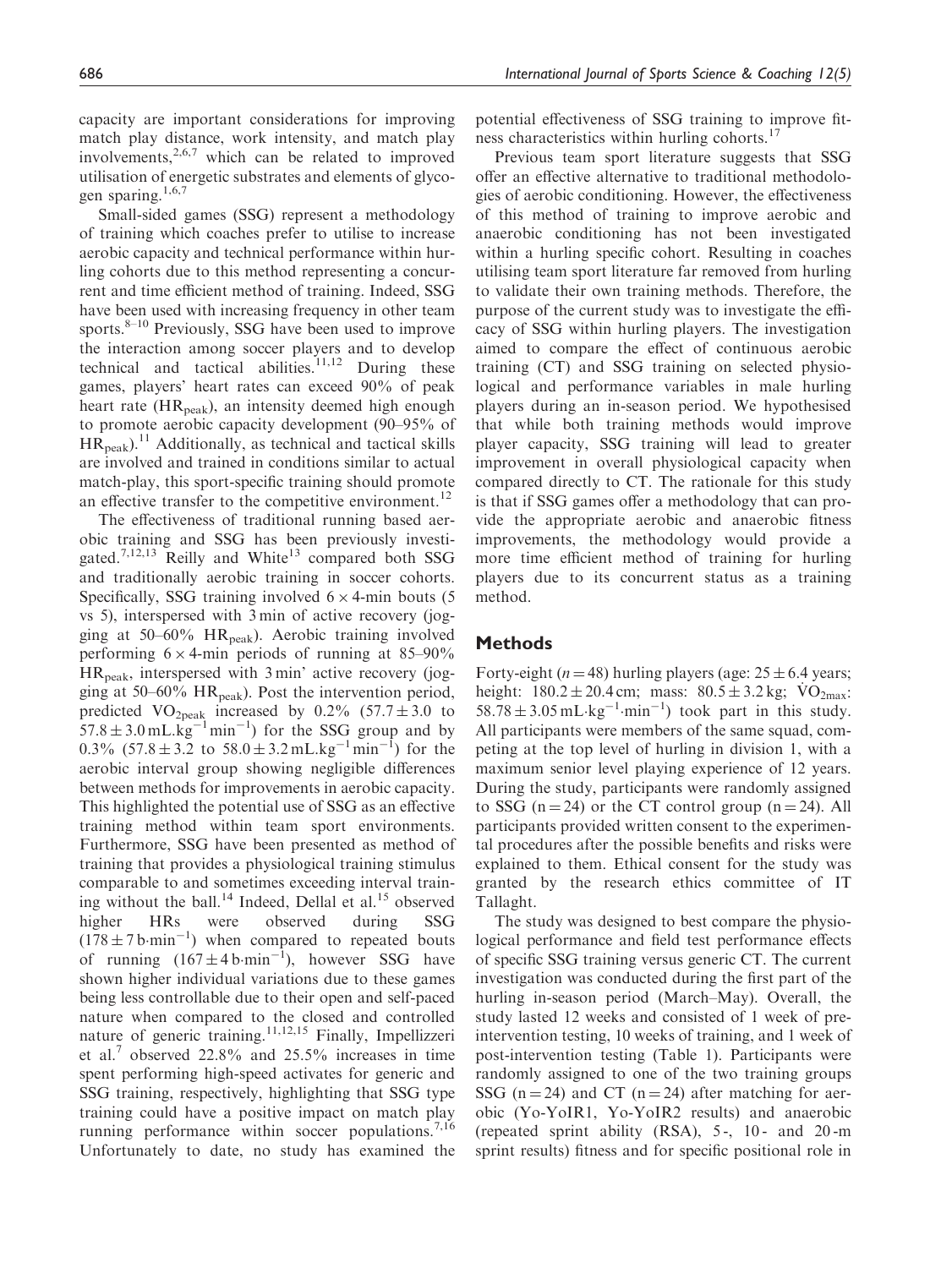| ۸.<br>aı.<br>,,,,,,,<br>71 L<br>. L<br>. | - - - |
|------------------------------------------|-------|
|                                          |       |

|               | Monday       | Tuesday         | Wednesday                  | Thursday        | Friday       | Saturday        | Sunday                                                    |
|---------------|--------------|-----------------|----------------------------|-----------------|--------------|-----------------|-----------------------------------------------------------|
|               | $CMJ$ (cm)   |                 | Speed: 5 m, 10 m, 20 m (s) |                 |              |                 |                                                           |
| $CT (n = 24)$ | Yo-YolR1 (m) | Recovery<br>day | Repeated sprints (s)       | Recovery<br>day | Yo-YolR2 (m) | Recovery<br>day | VO <sub>2max</sub><br>$(mL \cdot kg^{-1} \cdot min^{-1})$ |
|               | $CMI$ (cm)   |                 | Speed: 5 m, 10 m, 20 m (s) |                 |              |                 |                                                           |
| SSG $(n=24)$  | Yo-YolRI (m) | Recovery<br>day | Repeated sprints (s)       | Recovery<br>day | Yo-YolR2 (m) | Recovery<br>day | VO <sub>2max</sub><br>$(mL \cdot kg^{-1} \cdot min^{-1})$ |

Table 1. Layout of testing protocols for both SSG and CT groupings on weeks 1 and 12.

SSG: small-sided game; CT: continuous training; YoYoIR1: Yo-Yo intermittent recovery test level 1; YoYoIR2: Yo-Yo intermittent recovery test level 2; CMJ: counter-movement jump.

the team. Each training intervention was completed twice a week. To isolate the effect of the two training protocols, the additional fitness training sessions (e.g. technical, tactical, strength) during the 10-week intervention were identical for both groups.

Pre and post the intervention period with at least 48 h between tests, aerobic (Yo-YoIR1, Yo-YoIR2, continuous aerobic treadmill test  $(\rm VO_{2max})$  and anaerobic (5 -, 10 - and 20 -m sprints, counter-movement jump (CMJ; cm), repeat anaerobic sprint test (RSA; s)) characteristics were evaluated. All testing sessions (9:00 am–7:00 pm) and training sessions were performed at the same time of the day (6:00–9:00 pm). All sessions were between 60 and 110 min in length. Twenty-four hours prior to all testing and training sessions' players were advised to avoid intense exercise and to consume their usual meal at least 3 h before the scheduled testing time. During all training sessions to best account for differences in physiological demands during SSG and CT, HR was continuously recorded using a telemetry system (Polar Team System, Polar Electro, OY, Finland).

During the intervention period players  $(n = 24)$ played 4 vs 4 SSG on a pitch size of  $80 \times 20$  m<sup>2</sup>. Teams for each SSG were chosen based on player position to best reflect the man marking nature of hurling match play. SSG game rules were standardised, where the objective was to keep possession and score in a touchdown zone at the end of each pitch. Once a team had scored by working the ball into the touchdown zone, they maintained possession of the ball and tried to work the ball to the opposite end of the pitch. Each drill was performed with coaching supervision and motivation to keep the work rate of players high.<sup>18–20</sup> During all SSG, free play was allowed with maximal touches of the ball. During all SSG in a ball was available by prompt replacement when hit out of play to maintain a high work-rate within all  $SSG$ .<sup>8,9,18,19</sup> All sessions were performed on the same pitch. All SSG were completed after a standardised warm up of 20 min containing both technical and dynamic movements. Specifically at the start of the warm up, players engaged in elements of dynamic stretching and low-intensity running. Players were then split into groups of six and completed six repeated shuttles over 45 m to expose players to maximal speed. After this, players began technical elements of the warm up, specifically this included conditional elements with regard to the number of ball touches authorised per individual in possession, which was fixed for a period of time (from one to six touches). Finally, players engaged in a small element of free play within a condensed pitch of  $20 \times 20$  m<sup>2</sup> for 3 min similar to previous hurling based literature.<sup>1,18,19</sup> All games were standardised by time  $(4 \times 4 \text{ min}, 3 \text{-min}$  active recovery). During this period, the CT group  $(n = 24)$  engaged in time matched  $(4 \times 4 \text{ min}, 3 \text{ min})$  active recovery) continuous aerobic based running training  $(90-95\% \text{ of } HR_{peak})$ . This training consisted continuous laps running around a hurling pitch (Figure 1).

To best control for increased aerobic stimulus within different methods of training, peak HR of each player was recorded continuously via short-range radio telemetry (Polar Electro, Oy, Kempele, Finland). Exercise intensity during each SSG and CT was assessed using percentage of  $HR_{peak}$  and classified into time spent in following zones of intensity: Zone 1  $(<80\%$  HR<sub>peak</sub>), Zone 2 (80–84.9% HR<sub>peak</sub>), Zone 3 (85–89.5%  $HR_{peak}$ ), Zone 4 (90–94.9%  $HR_{peak}$ ), and Zone 5  $(>= 95\% \text{ HR}_{peak})^{20}$  Incremental test peak HR was used to determine players' relative HR zones. $^{21}$  In addition, session rating of perceived exertion (RPE) was collected after every session using the Borg's CR-10 scale and RPE-based training load was calculated as training duration  $\times$  RPE score.<sup>7</sup>

Pre and post the intervention period, all participants undertook an incremental  $VO_{2max}$  test. The protocol and consisted of five  $(8, 10, 12, 14, \text{ and } 16 \text{ km } \text{h}^{-1})$ , 4-min stages (1-min recovery between stages) followed by a ramp to exhaustion, which increased at a rate of  $0.2$  km $\cdot$ h<sup>-1</sup> every 12 s until exhaustion was reached. The running economy of players was assessed at  $16 \text{ km} \cdot \text{h}^{-1}$ . This allowed for representation of the energy demand for a given velocity of sub-maximal running, expressed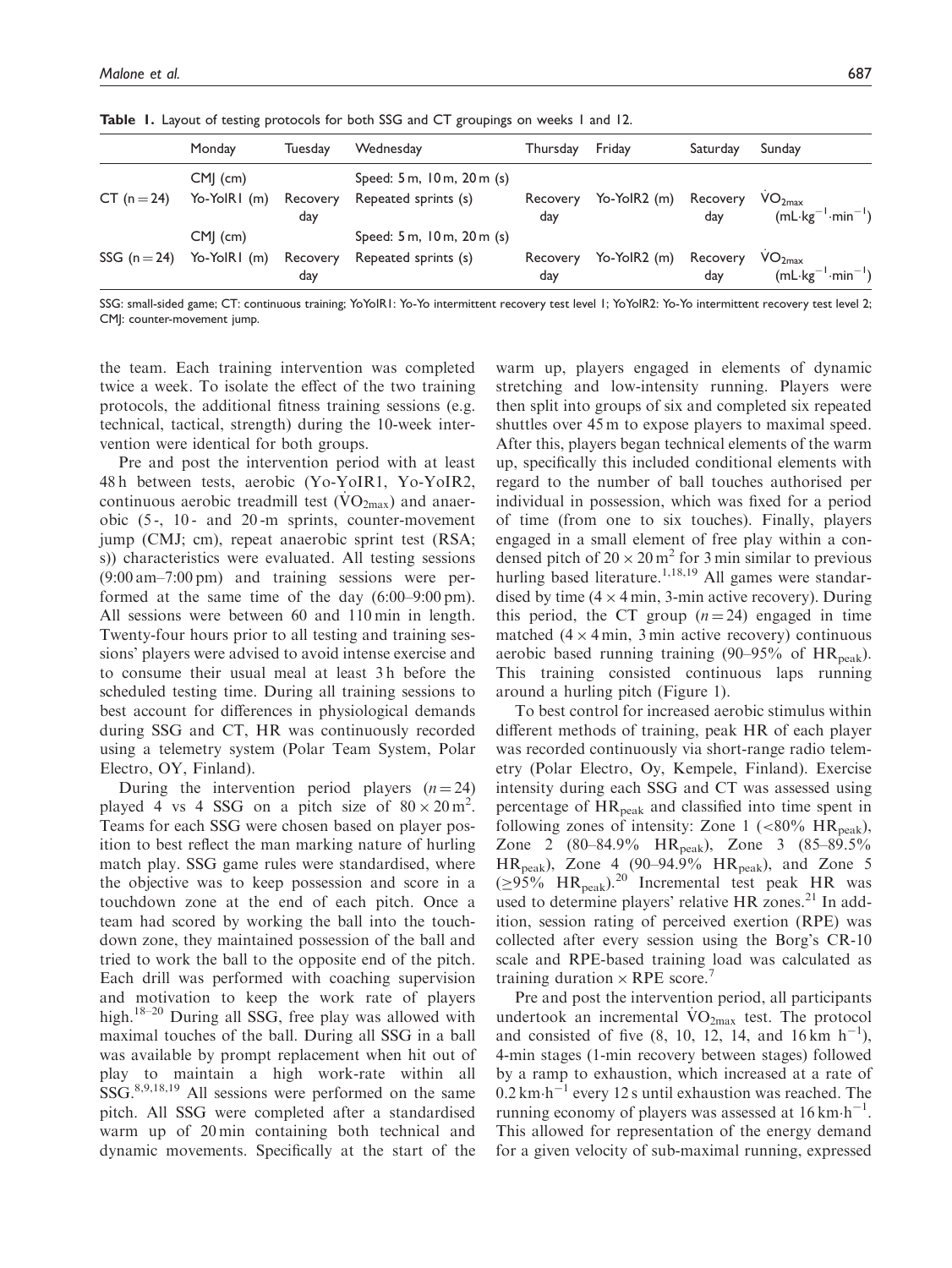

Figure 1. Representation and description of the specific hurling SSG played by the SSG training group during the 10-week training intervention.

SSG: small-sided game.

as the sub-maximal  $VO<sub>2</sub>$  at a given running velocity.<sup>22</sup> Maximal aerobic capacity ( $\rm \dot{VO}_{2max}; \; mL \cdot kg^{-1} \cdot min^{-1})$ was assessed during the tests through breath by breath analysis (Cosmed K4b<sub>2</sub>, Rome, Italy). Velocity at  $\text{VO}_{2\text{max}}$  (vVO<sub>2max</sub>; km·h<sup>-1</sup>) was determined as the speed at which  $VO<sub>2max</sub>$  occurred. The system was calibrated before each test according to the manufacturer's instructions.  $\rm{VO}_{2max}$  was recorded as the highest mean VO2 obtained for a 1-min period, with the following criterion met: (a) a plateau in  $VO<sub>2</sub>$  despite increasing treadmill speed, (b) respiratory ratio above 1.10, and (c) attainment of age predicted  $HR<sup>23</sup> HR$  was recorded using HR belts (Polar Team System, Polar Electro, OY, Finland).

The Yo-YoIR1 and Yo-YoIR2 consisted of 20 -m shuttle runs performed at increasing speeds, with 10 s of active recovery between runs (intermittent recovery version). The Yo-YoIR1 has been reported to assess a player's endurance capacity with a high aerobic energy contribution. The Yo-YoIR2 however assesses a player's ability to repeat high intensity exercise with a high aerobic and anaerobic contribution. This test is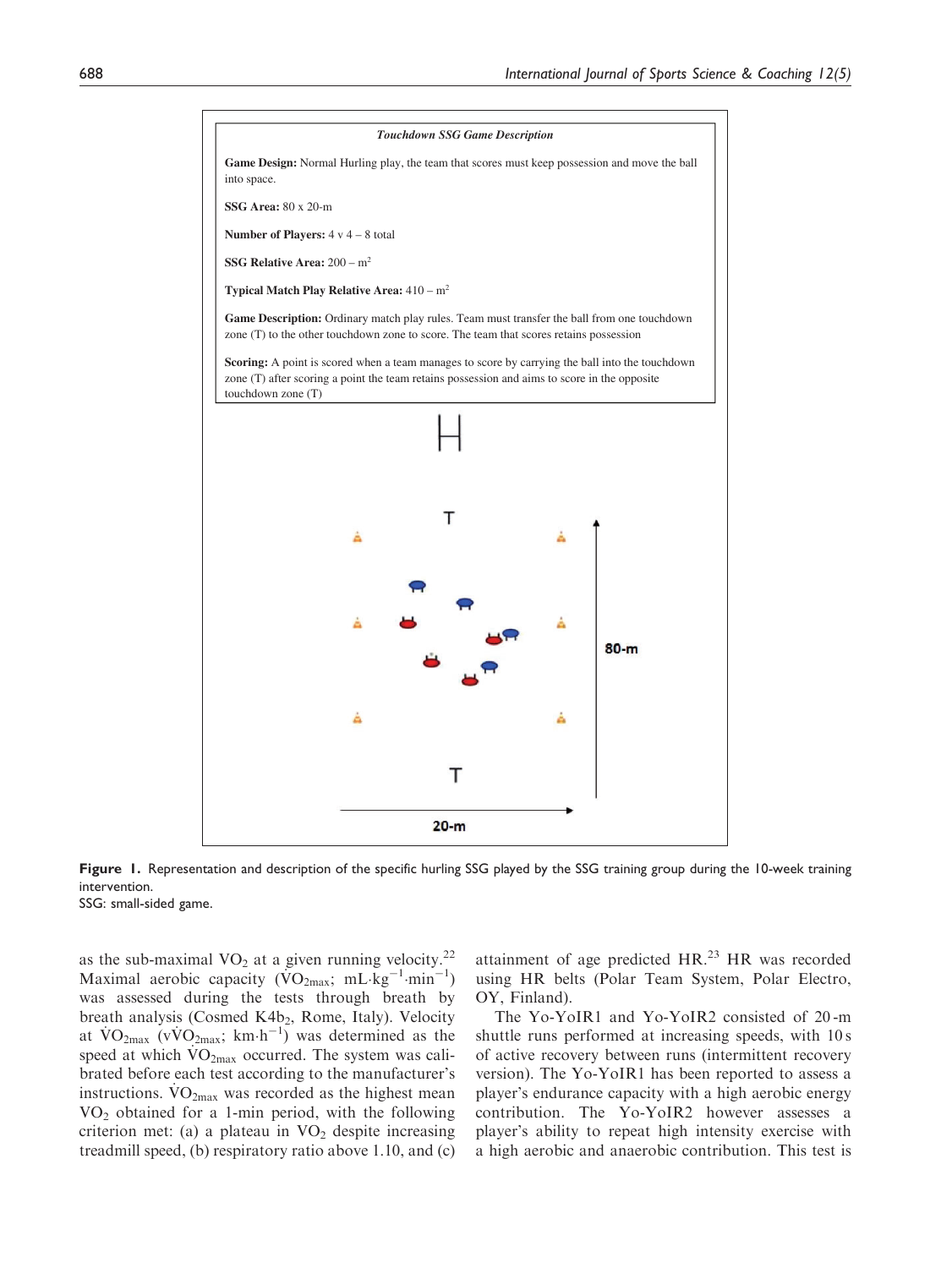similar in nature to the Yo-YoIR1 but starts at a higher speed within larger increases in speed. $^{24}$  The audio cues of the tests were broadcast using a portable CD player (Philips, Az1030 CD player, Netherlands). The test ended when the participant either stopped voluntarily or twice failed to reach the front line in time with the audio cue. Prior to the Yo-YoIR1, players completed a CMJ assessment (OptoJump, Mircrogate, Bolzano, Italy). The players then performed a single CMJ. The CMJs were performed with hands held firmly on the hips and subjects were instructed to jump as high as possible. All jumps were performed at a self-selected countermovement depth and no instruction was given on what countermovement depth to use. A RSA test was also conducted. Specifically, this test consisted of six repeated 35 -m shuttles with 10 s of passive recovery.<sup>6</sup> Best sprint (RSA<sub>b</sub>; s) and total sprint time (RSA<sub>t</sub>; s) were recorded. Additionally, linear sprint speed was assessed by a 5 -, 10 -, and 20 -m sprint speed (s) (Witty, Mircrogate, Bolzano, Italy).

## Statistical analysis

Statistical analyses were performed with analytical software (version 22.0; SPSS, Inc., Chicago, IL, USA). Each data variable was examined for normality distribution using a Shapiro–Wilks test. Within intervention effects, pre to post changes were examined with paired t-tests. A two-factor repeated-measure analysis of variance (ANOVA) was used to detect differences in the post test performance measurements between groups and to investigate within participant differences between pre and post intervention measurements. When a significant main effect was detected, a student Newman–Keuls post hoc analysis was applied for pairwise multiple comparison. Quantitative chances of beneficial, trivial, or harmful changes were evaluated qualitatively as follows:  $\langle 1\% \rangle$ , almost certainly not; 1–5%, very unlikely; 5–25%, unlikely; 25–75%, possibly; 75–95%, likely; 95–99%, very likely; and  $>99\%$ , almost certainly. If the chances of having beneficial or harmful performance changes were both  $>5\%$ . the true difference was defined as unclear. $^{25}$  Moreover, to calculate the effect size (ES) of changes in each performance parameter between CT and SSG group, the pooled pre-training standard deviation was used.<sup>26</sup> Threshold values for Cohen ES statistic were  $>0.2$ (small),  $0.5$  (moderate), and  $> 0.8$  (large). The level of statistical significance was set for all analyses at  $P < 0.05$ . Raw data are presented as means (90% CLs).

### **Results**

# Training load measures

The  $%HR_{peak}$  during the training sessions in the SSG training group ranged between  $91.6 \pm 1.4\%$  and  $93.1 \pm 1.1\%$  % HR<sub>peak</sub>, which was not significantly different ( $P = 0.12$ ;  $d = 0.01$ ; trivial) than the corresponding CT group (Figure 2) values  $(90.4 \pm 1.1\%$  and  $92.5 \pm 0.9\%$  % HR<sub>peak</sub>). The % HR<sub>peak</sub> reached during SSG was  $94.3 \pm 1.4\%$ , which was similar to that recorded by the CT group (94.1  $\pm$  1.6%). The mean time spent by the two groups in various intensity zones,



Figure 2. Average time spent at different intensities as expressed in percent of  $HR_{peak}$  during the training sessions of the 12 training weeks of the study. \*Significant difference from continuous training ( $P = 0.015$ ).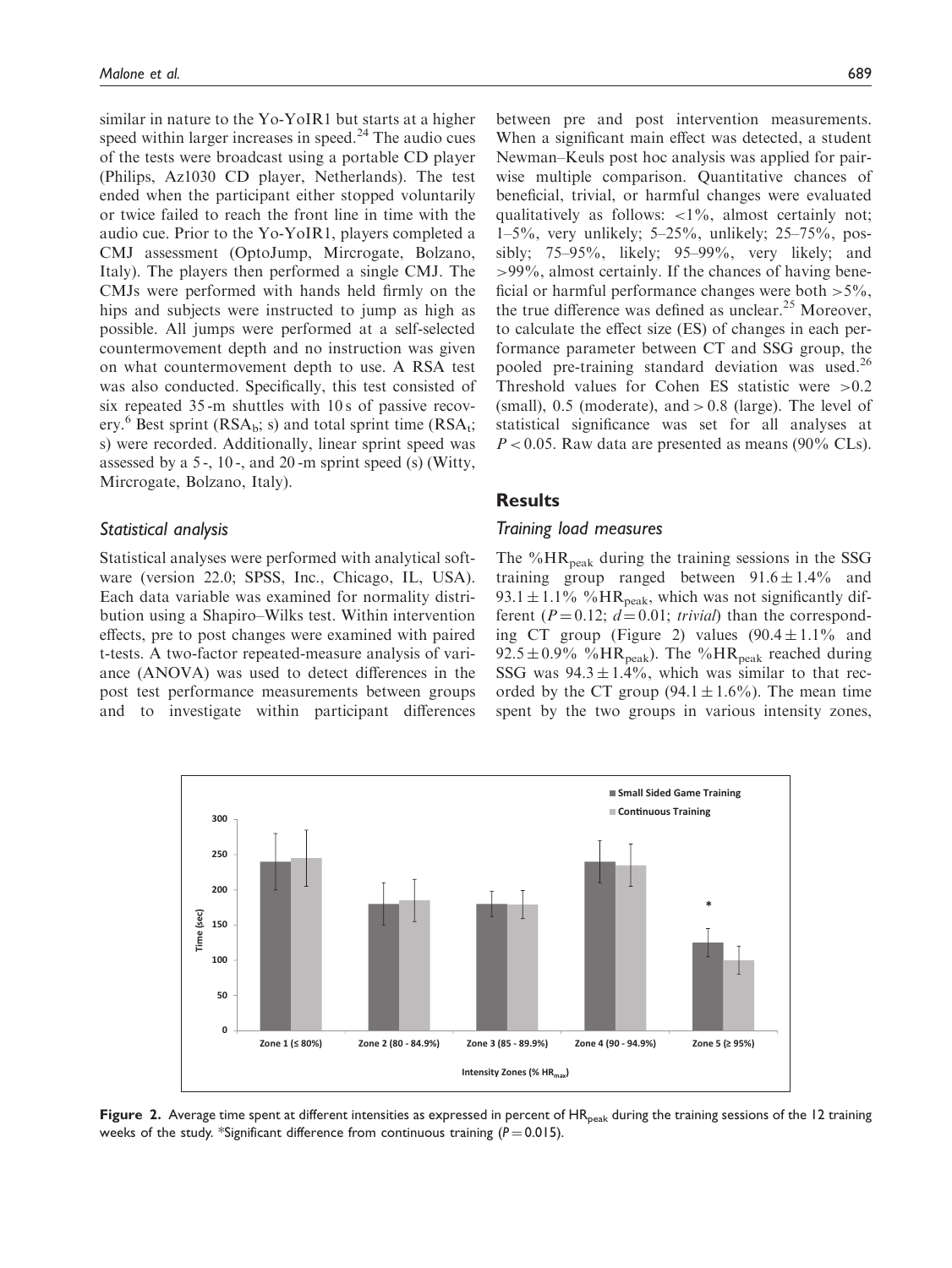including the recovery phases  $(3 \times 3 \text{ min})$ , during the 10 weeks of each training method is presented in Figure 3. No difference between groups were found in time spent in the selected HR zones, except for the  $\geq$  95% of HR<sub>peak</sub> intensity zone where SSG spent 24.4 s per training session more than CT, no significant group differences were found. Interestingly, peak HR achieved during the last CT session was  $91.1 \pm 1.1\%$  HR<sub>peak</sub>, which was significantly lower  $(P < 0.01)$  than with SSG  $(94.6 \pm 1.2\% \text{ HR}_{\text{peak}})$ . Additionally, no differences were found for the mean weekly training load, determined using the session-RPE method (Figure 3), during the training period  $1540 \pm 210$  AU  $\pm 210$  AU vs.  $1553 \pm 249$  AU (P = 0.87;  $d = 0.01$ ; trivial).

## Physiological and performance measures

The ES  $(d \pm 90 \text{ CI})$  and inference for laboratory-based physiological measures are reported in Figure 3. SSG  $(P = 0.03; d = 1.80; possibly beneficial)$  had a possibly beneficial effect for changes in  $vVO_{2max}$  (km·h<sup>-1</sup>;  $15.5 \text{ km} \cdot \text{h}^{-1} \pm 1.5 \text{ km} \cdot \text{h}^{-1}$  to  $17.0 \text{ km} \cdot \text{h}^{-1} \pm 1.0 \text{ km} \cdot \text{h}^{-1}$ ; 90% confidence limit (CL): 0.5 to 1.5) with the effects of CT  $(P=0.77; d=0.04;$  unclear) being unclear  $(15.5 \text{ km} \cdot \text{h}^{-1} \pm 1.5 \text{ km} \cdot \text{h}^{-1} \text{ to } 15.7 \text{ km} \cdot \text{h}^{-1} \pm 1.5 \text{ km} \cdot \text{h}^{-1};$ 90% CL:  $-0.1$  to 0.2). SSG ( $P = 0.02$ ;  $d = 1.72$ ; possibly beneficial) had a possibly beneficial effect for improving running economy  $(mL \cdot kg^{-1} \cdot min^{-1})$ ;  $46.71 \pm 5.40$  to  $43.23 \pm 3.12 \,\text{mL/kg}^{-1} \cdot \text{min}^{-1}$ ; 90% CL: 1.75 to  $4.31 \text{ mL} \cdot \text{kg}^{-1} \cdot \text{min}^{-1}$ ) in contrast to the *unclear* effect  $(46.73 \pm 5.4 \text{ to } 45.71 \pm 3.1 \text{ mL} \cdot \text{kg}^{-1} \cdot \text{min}^{-1}; 90\% \text{ CL}:$ 0.75 to  $1.31 \text{ mL} \cdot \text{kg}^{-1} \cdot \text{min}^{-1}$  for CT (P = 0.94;  $d = 0.21$ ; unclear). For  $\text{VO}_{2\text{max}}$  (mL·kg<sup>-1</sup>·min<sup>-1</sup>)

changes SSG ( $P = 0.001$ ;  $d = 1.91$ ; possibly beneficial) had *possibly beneficial*  $(54.68 \pm 3.05 \text{ ml} \cdot \text{kg} \cdot \text{min}^{-1}$  to  $58.78 \pm 2.05$  ml·kg·min<sup>-1</sup> ; 90% CL: 2.75 to  $4.31 \text{ mL} \cdot \text{kg}^{-1} \cdot \text{min}^{-1}$  effects with CT ( $P = 0.411$ ;  $d = 0.11$ ; unclear) resulting in unclear effects (54.58  $\pm$  $3.05 \text{ mL} \cdot \text{kg} \cdot \text{min}^{-1}$  to  $55.18 \pm 3.05 \text{ mL} \cdot \text{kg} \cdot \text{min}^{-1}$ ;  $90\%$ CL: 0.45 to  $1.11 \text{ mL} \cdot \text{kg}^{-1} \cdot \text{min}^{-1}$ ). Similar effects were reported for  $VO_{2peak}$  (mL·kg<sup>-1</sup>·min<sup>-1</sup>) measures, with SSG ( $P = 0.001$ ;  $d = 1.45$ ; possibly beneficial) having a likely beneficial  $(64.68 \pm 3.05 \,\mathrm{mL \cdot kg \cdot min^{-1}}$  to  $68.18 \pm$  $2.15 \text{ ml} \cdot \text{kg} \cdot \text{min}^{-1}$ ; 90% CL: 2.45 to 5.11 mL  $kg^{-1}$ ·min<sup>-1</sup>) effect in contrast to the *unclear* (61.68  $\pm$  $3.05 \text{ mL} \cdot \text{kg} \cdot \text{min}^{-1}$  to  $62.18 \pm 3.05 \text{ mL} \cdot \text{kg} \cdot \text{min}^{-1}$ ; 90% CL:  $0.45$  to  $1.11 \text{ mL} \cdot \text{kg}^{-1} \cdot \text{min}^{-1}$  effect for CT  $(P = 0.42; d = 0.01;$  unclear; Figure 4).

The ES ( $d \pm 90$  CI) and inference for the performance measures are shown in Figure 5. SSG ( $P = 0.04$ ;  $d = 1.80$ ; possibly beneficial) had a likely beneficial effect for changes in  $RSA_b$  (s)  $(6.22 s \pm 0.52 s)$  to  $5.12 s \pm 0.12 s$ ; 90% CL: 0.52 to 1.10) and  $RSA_t$  (s)  $(37.32 s \pm 3.12 s$  to  $35.12 s \pm 2.12 s$ ; 90% CL: 1.52 to 3.10 s) with these being in contrast to the likely negative effect for CT on similar measures ( $P = 0.02$ ;  $d = -2.01$ ; likely negative). CT had a *trivial* ( $P = 0.72$ ;  $d = 0.30$ ; *trivial*) effect on Yo-Yo intermittent recovery test level 1 (YoYoIR1; m) performance  $(1998 \pm 279)$  to  $2068 \pm 309$  m; 90% CL: 0 to 120 m) in contrast to the *likely beneficial* effect  $(1998 \pm 279)$  to  $2368 \pm 409 \,\text{m}$ ; 90% CL: 237 to 498 m) seen for SSG  $(P = 0.002; d = 1.72;$  likely beneficial). SSG  $(0.001;$  $d = 1.69$ ; likely beneficial) resulted in a likely beneficial effect  $(1641 \pm 199 \text{ m}$  to  $1961 \pm 209 \text{ m}$ ;  $90\%$  CL: 217 to 498 m) for Yo-Yo intermittent recovery test level 2 (YoYoIR2; m) performance with a likely negative  $(1591 \pm 199)$  to  $1291 \pm 409$  m;  $90\%$  CL:  $-137$  to





Figure 3. Training load measures across the intervention period for SSG and CT (sRPE  $\pm$  SD).

SSG: small-sided game; CT: continuous training; sRPE: session rating of perceived exertion; SD: standard deviation.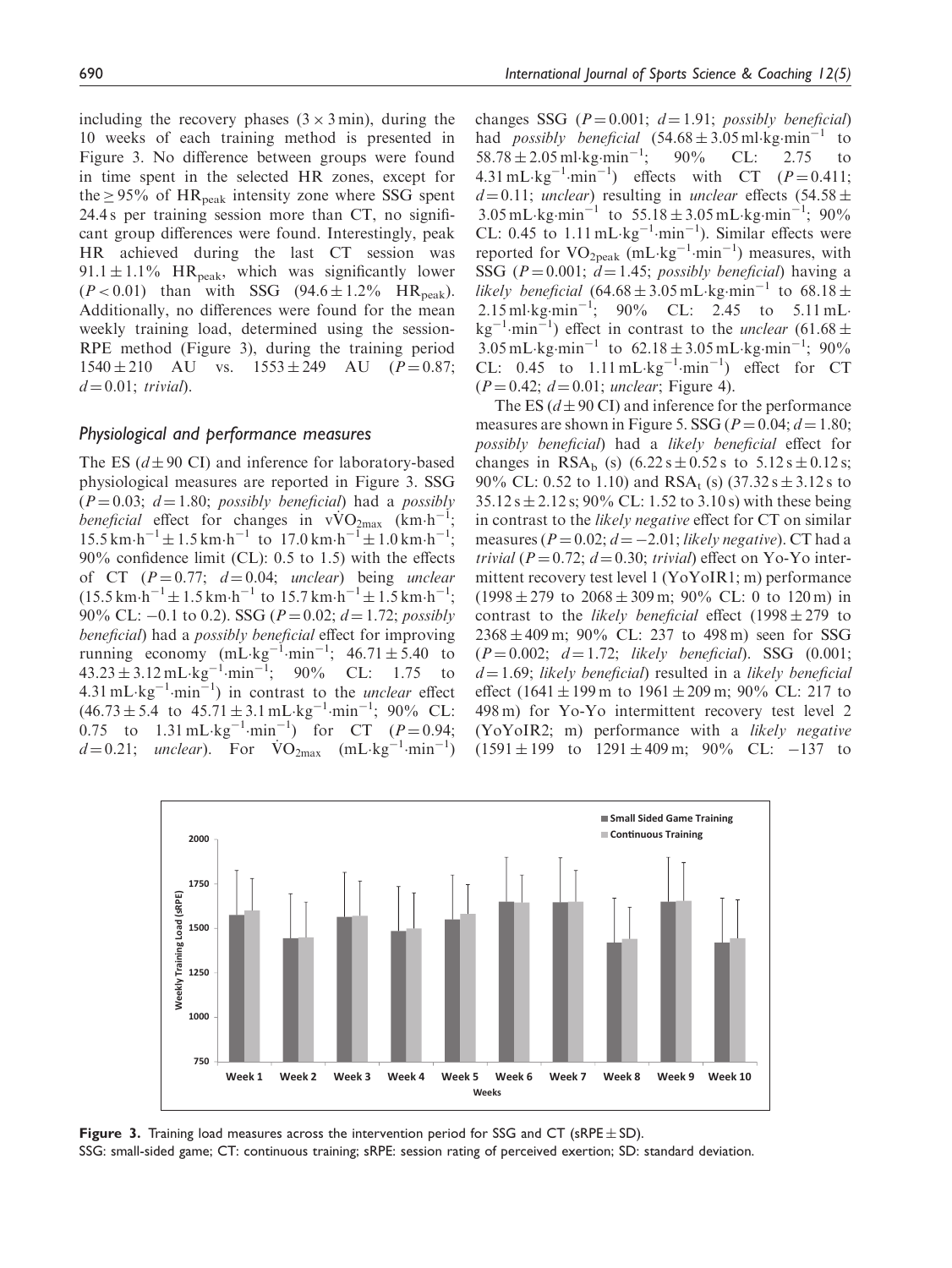

Figure 4. Forest plot for the effect of SSG and CT on laboratory based testing measures post the intervention period. Data presented as  $d$   $\pm$  90% CL.

SSG: small-sided game; CT: continuous training; RE: Running Economy; CL: confidence limit.



Figure 5. Forest plot for the effect of SSG and CT on field based testing measures post the intervention period. Data presented as d  $\pm$  90% CL.

SSG: small-sided game; CT: continuous training; CL: confidence limit; CMJ: counter-movement jump; YoYoIR1: Yo-Yo intermittent recovery test level 1; YoYoIR2: Yo-Yo intermittent recovery test level 2; RSA: repeated sprint ability.

 $-398$  m) effect for CT ( $P = 0.004$ ;  $d = -2.40$ ; likely negative). SSG ( $P = 0.05$ ;  $d = 0.99$ ; possibly beneficial) had a *possibly beneficial* (47  $\pm$  4 cm to 51  $\pm$  4 cm; 90% CL: 1 to 7 cm) effect on CMJ (cm) performance in contrast CT  $(P=0.42; d=0.01;$  unclear) had an unclear  $(45 \pm 4 \text{ cm to})$  $46 \pm 4$  cm; 90% CL: 1 to 3 cm) effect on similar measures. Similar unclear effects were found for SSG  $(P = 0.69; d = 0.20;$  unclear) and CT  $(P = 0.74;$   $d = 0.21$ ; *unclear*) for improving 5 -m (s) sprint speed, again similar unclear effects were found for both SSG  $(P = 0.88; d = 0.12;$  unclear) and CT  $(P = 0.77; d = 0.15;$ unclear) for 10-m (s) sprint speed. Interestingly, while unclear  $(1.06 \pm 0.15 \text{ s to } 1.05 \pm 0.18 \text{ s}; 90\% \text{ CL}: 0.01 \text{ to } 0.01 \text{ s})$ 0.3 s) effects for 20 -m (s) sprint speed were found for CT  $(P = 0.88; d = 0.12;$  unclear), SSG  $(P = 0.04; d = 1.64;$ possibly beneficial) had possibly beneficial  $(2.19 \pm 0.15 s)$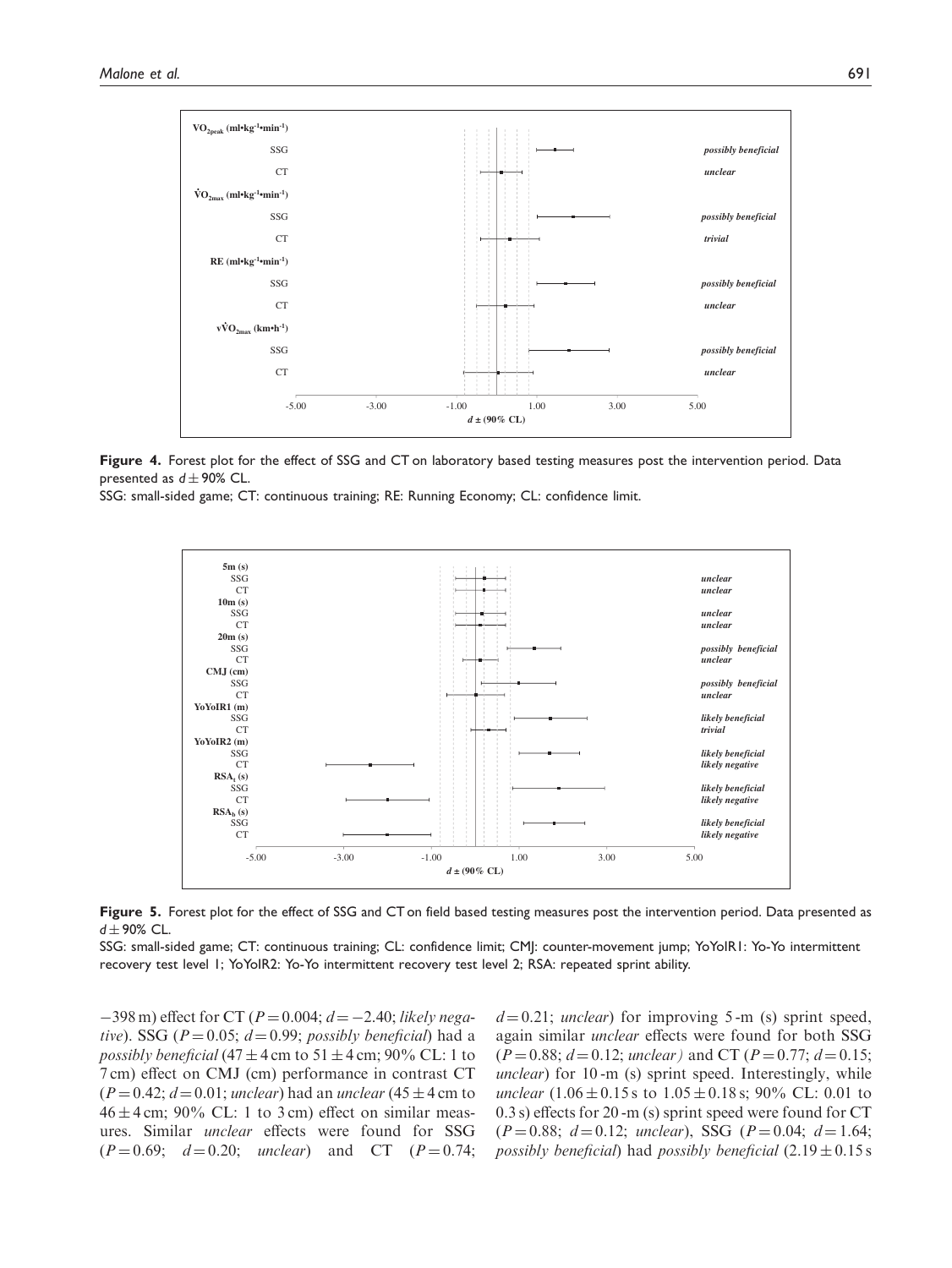to 2.16  $\pm$  0.12 s; 90% CL: 0.2 to 0.6 s) effects for improving 20 -m sprint speed.

# **Discussion**

The current study examined the efficiency of generic CT compare to SSG training at improving physiological and performance measures in hurling players. Although several studies have compared the effectiveness of traditional running based aerobic training with sport-specific SSG training in team sport players,  $7,13,14$ the current study is the first to report the characteristics of these methodologies in a hurling cohort. The main findings showed that SSG and CT had no differences with regard to player's perceptual weekly training load as reported by sRPE (CT:  $1553 \pm 249$  AU vs. SSG:  $1540 \pm 210$  AU; Figure 2). However, SSG produced slightly higher peak HR responses when compared to CT of the duration of the intervention, however these were non-significant ( $P = 0.12$ ) and *trivial* in nature at a whole group level. Interestingly, when analysed across relative intensity zones, SSG resulted in a 24.4 s per training increase in time spent at above  $95\%$  HR<sub>peak</sub> (Figure 1). Interestingly, it appears that this small increase in internal response resulted in differential improvements in a number of physiological and performance measures, highlighting the value of monitoring the internal responses to training methods. Despite differences between training methodologies with regard to intensity, SSG had a likely to possibly likely beneficial effect physiological performance measures (Figure 3). This is in contrast to CT that had *trivial* to *likely nega*tive effects on performance measures post the intervention period (Figure 4). The current study therefore shows that SSG present an effective training methodology that can be used either in conjunction with or in place of CT depending on the seasonal period, with SSG shown to have a *beneficial* impact on performance measures for hurling players.

We observed that SSG training is more efficient at improving linear shuttle speed, RSA and neuromuscular performance measures when compared to CT. Indeed, SSG were shown to have a possibly beneficial effect for CMJ performance improvements when compared to the unclear effects of CT. In addition to these findings, similar unclear effects were found for SSG and CT for improving 5 -m (s) sprint speed, again similar unclear effects were found for both SSG and CT for 10 m (s) sprint speed. However, SSG showed significant improvements in sprint speed over 20 m, which is in contrast to CT. The current findings are in agreement with previous studies in soccer that have shown SSG as an effective methodology of training to improve jump and sprint performance.<sup>13,27</sup> A possible explanation for the above can be related to the physiological effects of SSG that result in a higher amount of high-to-maximal intensity actions when compared to CT. Actions such as changes of direction, jumps, blocks, sprints, accelerations and decelerations occur more often within SSG when compared to CT. These actions involve intense muscular activity and high eccentric efforts, which may have represented an efficient method to increase linear shuttle speed, RSA and neuromuscular performance.28–30 Increases in shuttle speed are important within a match-play context for hurling players given the high degree of short sprint actions that take place over distances between  $20 \text{ m}$  and  $40 \text{ m}$ .<sup>1,2</sup>

The current studies results showed a significant improvement for  $RSA_b$  and  $RSA_t$  for SSG groups with decrements in  $RSA_t$  and  $RSA_b$  for CT groupings. SSG had a likely beneficial effect for changes in  $RSA<sub>b</sub>$ (s) and  $RSA_{t}$  (s) with these being in contrast to the likely negative effect for CT on similar measures. The present study is the first to demonstrate the beneficial effect of hurling specific SSG on RSA. Although many studies have shown that interval training offers an appropriate stimulus to improve  $RSA$ ,  $15,31$  very few studies have shown SSG as a sufficient method.<sup>15,31</sup> The current study is one of the few investigations to observe improvements in RSA performance during SSG interventions. Additionally, it has been hypothesised that linear running drills do not offer the motivation or enjoyment for players<sup>1,32</sup> compared to those including the ball while also failing to imitate the unorthodox movements commonly associated with  $SSG<sup>8,30</sup>$  It is very likely that the higher intensity and repetitive nature of sprint actions within SSG created a sufficient stimulus that resulted in improved RSA, in contrast CT is continuous in nature with minimal repeated efforts therefore resulting in reduced RSA for players in the CT group. This is the first study to show likely negative effects for CT on RSA in hurling players and as such it is recommended that CT be avoided by hurling coaches to improve physical performance measures in hurling cohorts.

Our data suggest that SSG had possibly beneficial effect for improvement in  $\rm{VO}_{2max}$  values for hurling players with CT resulting in trivial effects; previous studies have shown similar effects for SSG improving  $\rm{VO_{2max}}$  values of team sport players.<sup>7</sup> An improvement in  $\rm{VO_{2max}}$  allow players to cover a large total running distance, $16,33$  improve the ability to repeat sprints and perform high-intensity actions both with and without the ball.<sup>16,34,35</sup> Running economy is an important physical determinant of team sport athletes and can be related to the fact that changes in fitness experienced during the season may be better detected through submaximal indices of aerobic fitness, such as running economy.<sup>7</sup> Impellizzeri et al.<sup>7</sup> found SSG to be equally as effective as training without the ball in improving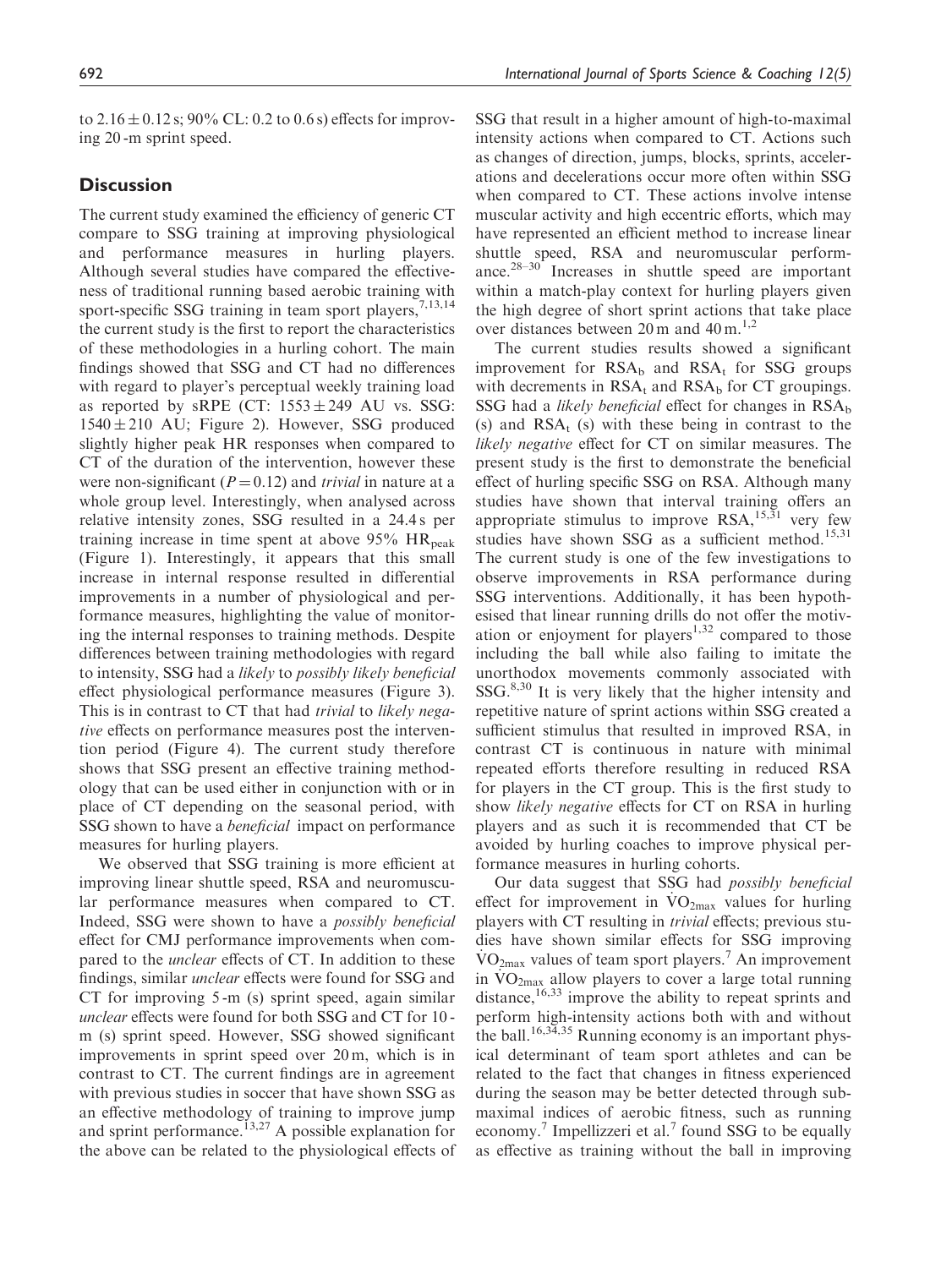running economy, the results are in line with the current study's findings that SSG had a possibly beneficial effect for improving running economy. Therefore, SSG can result in a decreasing of energetic cost at a sustained workload that may culminate in reduced oxygen demand, which may allow players to either exercise at a lower or similar HR but with greater intensity.<sup>7</sup>

The maximum work rate or workload during an incremental running exercise test has become a popular marker of performance in endurance athletes, $22,23$  and it has recently been shown to correlate well with prolonged, high-intensity running performance.<sup>16,35</sup> The current investigation showed that SSG had a possibly beneficial effect for changes in maximal work rate during incremental testing (v $\dot{V}O_{2\text{max}}$ ; km $\cdot$ h<sup>-1</sup>) with the effects of CT being unclear. These observations can be related to SSG resulting in increased time spent above 95% of  $HR_{peak}$ . Previously, linear relationships have been observed between HR and  $VO<sub>2</sub>$  responses.<sup>33</sup> Therefore, SSG likely resulted in increased time spent at a higher % of  $\rm\dot{VO}_{2max}$ , which have been shown to be beneficial to improve  $\dot{V}O_{2\text{max}}$ .<sup>16,28</sup>

# **Conclusion**

In the current study, SSG and CT were compared to assess the efficiency of these methods to improve physiological and performance measures. SSG have been shown to represent a time efficient methodology of hurling training allowing for likely to possibly likely beneficial improvements in specific field-based measures across a 10-week in-season training period in hurling cohorts. Additionally, SSG training resulted in significant improvements in aerobic fitness measures as expressed by possibly beneficial increases in running economy,  $\rm vVO_{2max}$  and  $\rm VO_{2max}$  when contrast against the unclear to trivial effects of CT. Given the lack of information on the efficiency of these methodologies within hurling and team sports, it may be suggested that SSG can be used in conjunction or in place of CT depending on the seasonal period within team sports. In agreement with previous studies, the current investigation has shown that SSG result in subtle changes in internal response highlighted by more time spent at a higher %HRpeak, when contrast to CT. Although the importance of exercise intensity individualisation has been recognised for many years as a determinant of successful training, the current findings suggest that SSG with appropriate rules and pitch dimensions can be effective at enhancing aerobic and anaerobic capacities in hurling players. Interestingly, the study found that small increases in internal responses may result in significantly different performance outcomes. The current data highlight the importance of objective internal physiological measurement for team sport. Overall, the current study observed that SSG represent a time efficient methodology of training within hurling specific cohorts. The current data have shown that 10 weeks of SSG training can provide beneficial improvements in physical and physiological performance in hurling players. This is in contrast to the unclear to likely negative effects of CT. Additionally, our study has shown that small increases in objective internal responses may result in significantly different performance outcomes. Practitioners can utilise SSG to optimise the development of cardiorespiratory fitness within hurling players while also allowing for the development of technical and tactical skills. CT, while a widely used method of training, within hurling cohorts appears to reduce players' ability to perform repeated sprints and only results in unclear to likely negative effects in cardiorespiratory fitness and performance important qualities for hurling players. Finally, the selection of a SSG training methodology can be utilised to optimise technical and tactical demands of the game in conjunction with facilitating the attainment of desired fitness levels.

#### Acknowledgements

The authors would like to acknowledge, with considerable gratitude, the players, coaches and medical staff for their help throughout the study period.

#### Declaration of Conflicting Interests

The author(s) declared no potential conflicts of interest with respect to the research, authorship, and/or publication of this article.

#### Funding

The author(s) received no financial support for the research, authorship, and/or publication of this article.

#### References

- 1. Malone S, Collins KD and Doran DA. The running performance and estimated energy cost of hurling specific small-sided games. Int J Sports Sci Coach 2016; 11: 853–858.
- 2. Collins DK, Reilly TP, Morton JP, et al. Anthropometric and performance characteristics of elite hurling players. J Athl Enhanc 2014; 3: 212–216.
- 3. Paul DJ, Bradley PS and Nassis GP. Factors affecting match running performance of elite soccer players: shedding some light on the complexity. Int J Sports Physiol Perform 2015; 10: 516–519.
- 4. Iaia FM, Fiorenza M, Perri E, et al. The effect of two speed endurance training regimes on performance of soccer players. PLoS One 2015; 10: e0138096.
- 5. Buchheit M and Ufland P. Effect of endurance training on performance and reoxygenation rate during repeatedsprint running. Eur J Appl Physiol 2011; 111: 293–301.